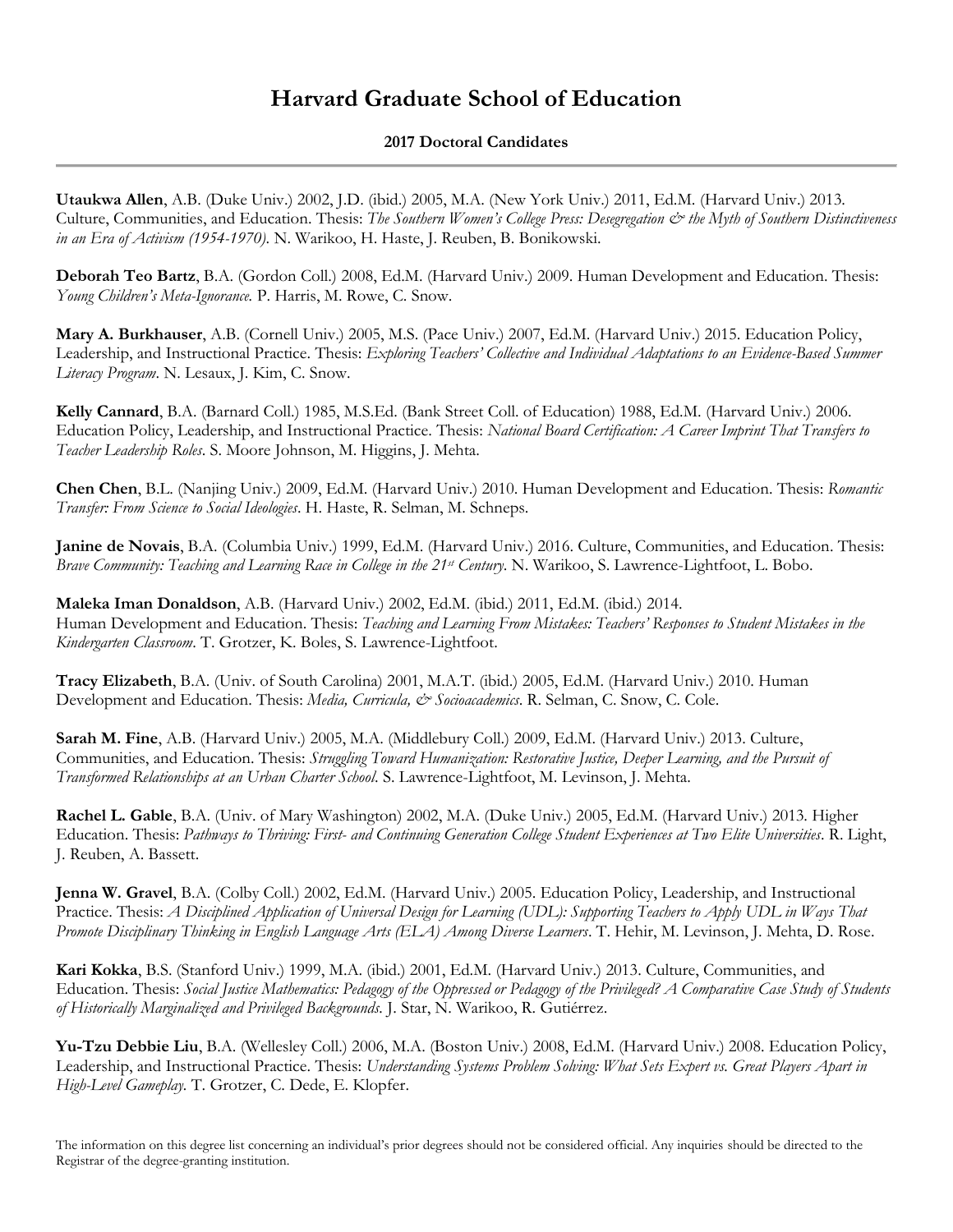**Meghan G. Lockwood**, B.A. (Yale Univ.) 2005, Ed.M. (Harvard Univ.) 2009. Education Policy, Leadership, and Instructional Practice. Thesis: *Refining the Art of Coaching: Organizational Learning on a District Data Inquiry Team*. J. Mehta, K. Boudett, M. Higgins.

**Bonnie B. Mackintosh**, B.S. (Univ. of Maryland) 1999, M.Ed. (ibid.) 2004, Ed.M. (Harvard Univ.) 2015. Human Development and Education. Thesis: *A Matter of Perspective: An Exploaratory Study of the Relationship Between the Early Math Skills and Social Competence of Children From Low-Income Families*. C. Snow, R. Selman, M. Rowe, D. McCoy.

**Joseph C. McIntyre**, A.B. (Dartmouth Coll.) 2001, Ed.M. (Harvard Univ.) 2010. Quantitative Policy Analysis in Education. Thesis: *Gender and Race in Children's Picture Books: A Tragedy in Three Studies*. S. Jones, J. Kim, L. Miratrix.

**Samuel A. Mehr**, B.M. (Univ. of Rochester) 2010, Ed.M. (Harvard Univ.) 2014. Human Development and Education. Thesis: *Social Functions of Music in Infancy*. H. Gardner, C. Snow, S. Pinker, E. Spelke.

**Dawn E. E. Miller**, B.S. (Florida Atlantic Univ.) 1992, M.B.A. (Massachusetts Inst. of Technology) 2004, Ed.M. (Harvard Univ.) 2008. Culture, Communities, and Education. Thesis: *Consider the Children: Unintended Consequences of the Jamaican Primary Education Accountability System*. T. Tivnan, P. Mason, J. Willett.

**Rebecca B. Miller**, A.B. (Princeton Univ.) 1997, Ed.M. (Harvard Univ.) 2005. Education Policy, Leadership, and Instructional Practice. Thesis: *Making Scientific Americans: Identifying and Educating Future Scientists and Nonscientists in the Early Twentieth Century*. J. Reuben, J. Mehta, S. Shapin.

**Bethany Mulimbi**, A.B. (Harvard Univ.) 2006, Ed.M. (ibid.) 2012. Culture, Communities, and Education. Thesis: *Botho – "I Am Because We Are." Constructing National Identity in the Midst of Ethnic Diversity in Botswana's Junior Secondary Schools.* S. Dryden-Peterson, M. Levinson, P. Uccelli.

**Monica Alice Ng**, B.A. (Univ. of San Diego) 1996, Ed.M. (Harvard Univ.) 2008. Education Policy, Leadership, and Instructional Practice. Thesis: *Fostering Organizational Learning Through Vertical Teacher Teams in Urban Elementary Schools*. S. Moore Johnson, T. Hehir, M. Grassa-O'Neill.

**Ana Maria Nieto**, Dipl. (Universidad de los Andes) 2007, Dipl. (ibid.) 2008, Ed.M. (Harvard Univ.) 2010. Culture, Communities, and Education. Thesis: *Parents' Beliefs and Commitments Towards Formal Education and Participation in Book-Sharing Interactions Amongst Rural Mayan Parents of First Grade Children*. H. Yoshizawa, K. Mapp, P. Uccelli, D. Leyva.

**Thomas Nikundiwe**, B.S. (Michigan State Univ.) 1997, Ed.M. (Harvard Univ.) 2007. Education Policy, Leadership, and Instructional Practice. Thesis: *(Extra)Ordinary Young People, (Extra)Ordinary Demands: Portraits of Four Black Men With the Baltimore Algebra Project*. M. Warren, S. Lawrence-Lightfoot, S. Ginwright.

**James Noonan**, B.A. (Boston Univ.) 1997, B.S. (ibid.) 1997, Ed.M. (Harvard Univ.) 2010. Culture, Communities, and Education. Thesis: *Teachers Learning: Engagement, Identity, and Agency in Powerful Professional Development.* M. Levinson, H. Gardner, J. Mehta.

**Samuel Ronfard**, B.A. (Tufts Univ.) 2006, M.S. (Pace Univ.) 2008, Ed.M. (Harvard Univ.) 2011. Human Development and Education. Thesis: *Young Children's Changing Reactions to Counterintuitive Claims*. P. Harris, R. LeVine, M. Rowe.

**Alonso Sánchez**, B.S. (Texas Christian Univ.) 2001, M.A. (Univ. of Texas, Austin) 2006, M.P.A. (ibid.) 2006, Ed.M. (Harvard Univ.) 2012. Quantitative Policy Analysis in Education. Thesis: *The Effects of Prenatal and Early-Postnatal Exposure to Mexico's Oportunidades on Long-Term Cognitive Achievement*. R. Murnane, F. Barrera-Osorio, D. Deming.

**Luke Shors**, B.A. (Univ. of Iowa, Iowa City) 2000, M.P.H. (Johns Hopkins Univ.) 2005, Ed.M. (Harvard Univ.) 2012. Human Development and Education. Thesis: *The Baby and the Bath Water: Improving Metaphors and Analogies in High School Biology Texts.* C. Elgin, T. Grotzer, J. Kroll.

The information on this degree list concerning an individual's prior degrees should not be considered official. Any inquiries should be directed to the Registrar of the degree-granting institution.